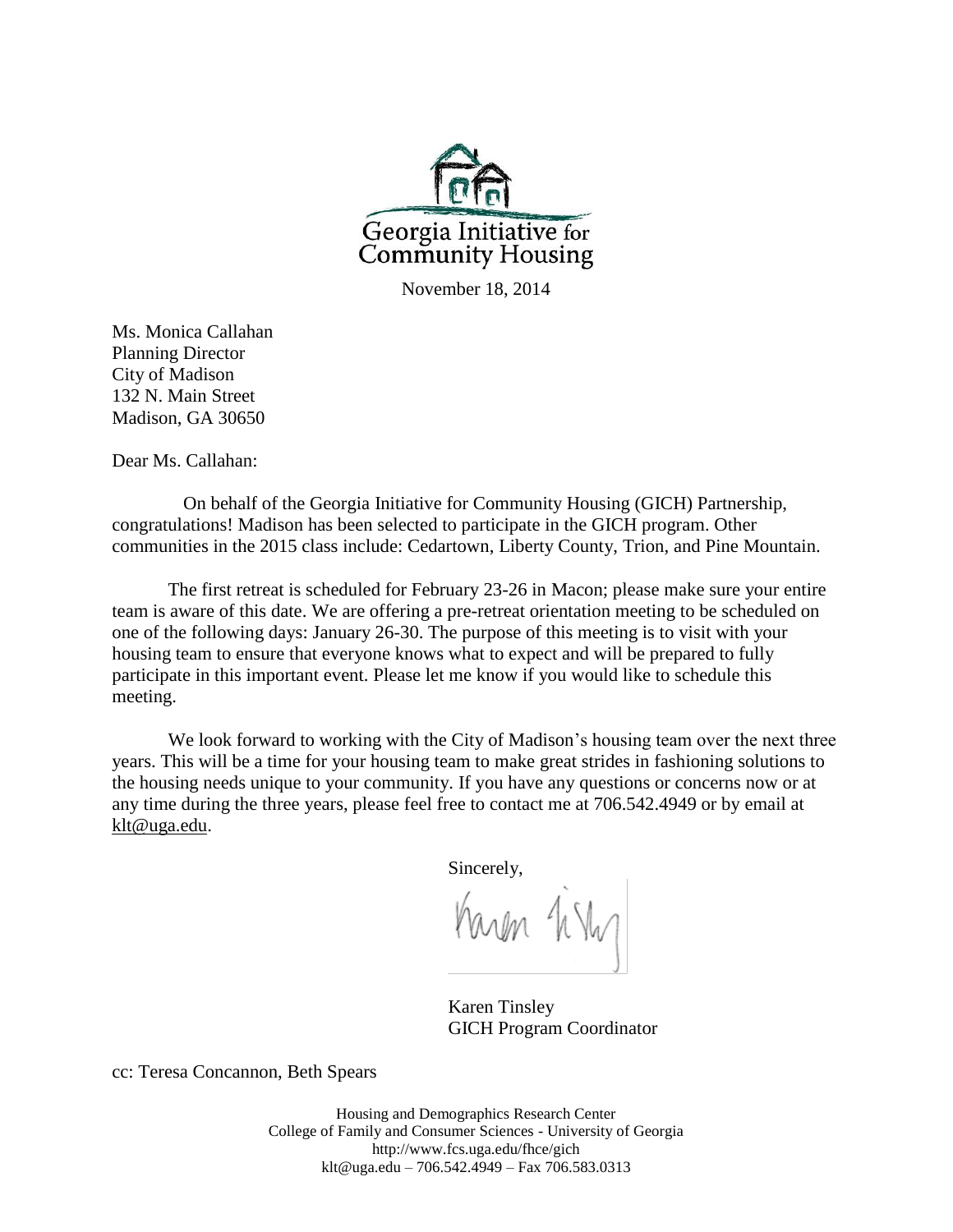



## **FOR IMMEDIATE RELEASE**

**CONTACTS:**  Alison Tyrer 404-679-0661 alison.tyrer@dca.ga.gov

Karen Tinsley 706-542-4949 klt@uga.edu

## **Five Georgia communities selected for housing assistance**

## *Housing-related changes already implemented by 50 GICH communities*

ATLANTA (Nov. 17, 2014) – Five Georgia communities have been newly selected to receive assistance with their housing needs through the Georgia Initiative for Community Housing (GICH), a public-private initiative focused on helping communities strategically grow their economies through housing-related solutions.

**Cedartown, Madison, Pine Mountain, Trion and Liberty County** will begin the three-year program in February. Through training and technical instruction during a series of retreats, community housing teams design and implement strategies to enhance their economies as well as the quality of life for their citizens. During these work sessions, each team will work with and receive continuous feedback from a facilitator or housing professional, as well as engage in cross-community collaboration.

"Assistance with housing works best when communities are an active part of the process," said Gretchen Corbin, Commissioner of the Georgia Department of Community Affairs (DCA), a partner in the initiative. "This program brings together and empowers the decision-makers who can and do make a difference in their communities."

The teams consist of about twelve members and include representatives from local government, business, nonprofit housing organizations and the public housing authority. Other groups may include faith-based organizations, churches, development authorities, chamber of commerce, school systems, major employers and law enforcement.

Since the program's inception in 2005, 50 Georgia communities have benefited from the GICH program. The communities currently enrolled in the program are **Albany, Dalton, Douglasville, Greensboro, Lithonia, Perry, Pembroke, Porterdale, Rincon and Roswell.**

Some of the resulting strategies undertaken by communities include revitalizing distressed neighborhoods and subdivisions, developing multi-family apartments through tax credits,